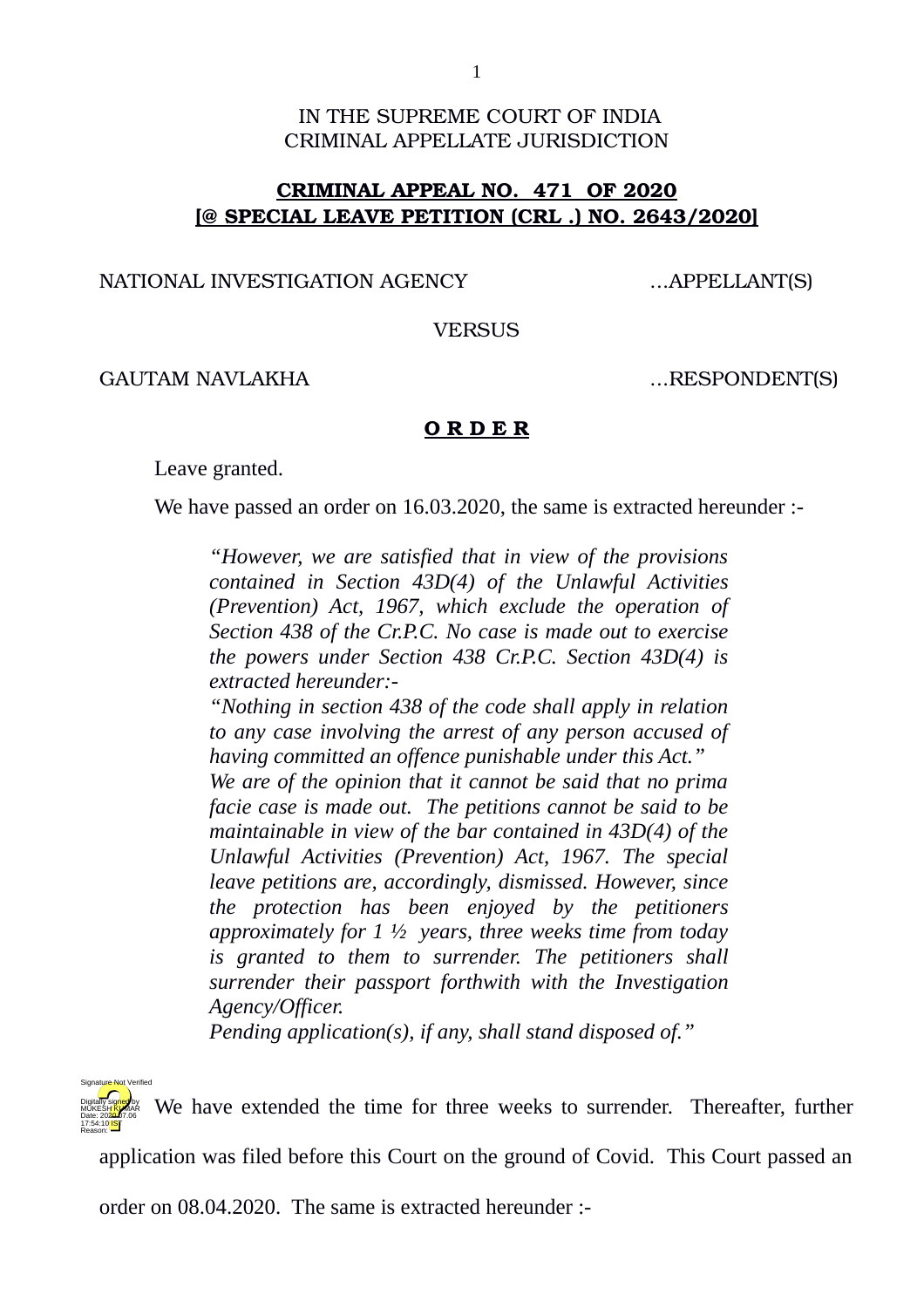"*Though we expected that the accused would surrender, honouring the order of this Court, they have not done so. We are told that in would Bombay, the courts are functioning. It have been appropriate for the accused to surrender as the courts are open and not totally closed. However, since the petitioners have enjoyed the protection for long, by way of last opportunity, we extend the time granted to surrender for one week. We make it clear that there shall not be any further extension of time. This order shall not be treated as a precedent. The misc. applications are, accordingly, disposed of."*

A reading of the order makes it clear that the accused was given liberty to apply before the jurisdictional court as the courts at Bombay are functioning. We have noted the same in the aforesaid order dated 08.04.2020. Thus, in view of the aforesaid clear order passed by this Court and the time of one week granted by this Court, it was the jurisdiction of the Bombay Court alone to entertain any application. By way of misconceived venture, an application was filed directly before the High Court of Delhi. In case any modification of the order dated 08.04.2020 was required, it was incumbent upon the respondent to apply to this court, which he did not do. Thus, the entire exercise taken by the High Court of Delhi was totally uncalled for as the spirit of our order is apparent. The High Court of Delhi should not have entertained the application at the threshold, the observations made are hereby ordered to be expunged.

Since the respondent has been moved to Bombay, he is at liberty to apply before the competent court in Bombay. Thus, we set aside the impugned order, including the observations and the proceedings which were initiated. It is the courts at Bombay alone having the jurisdiction, which can entertain the application. Thus, the appeal is allowed.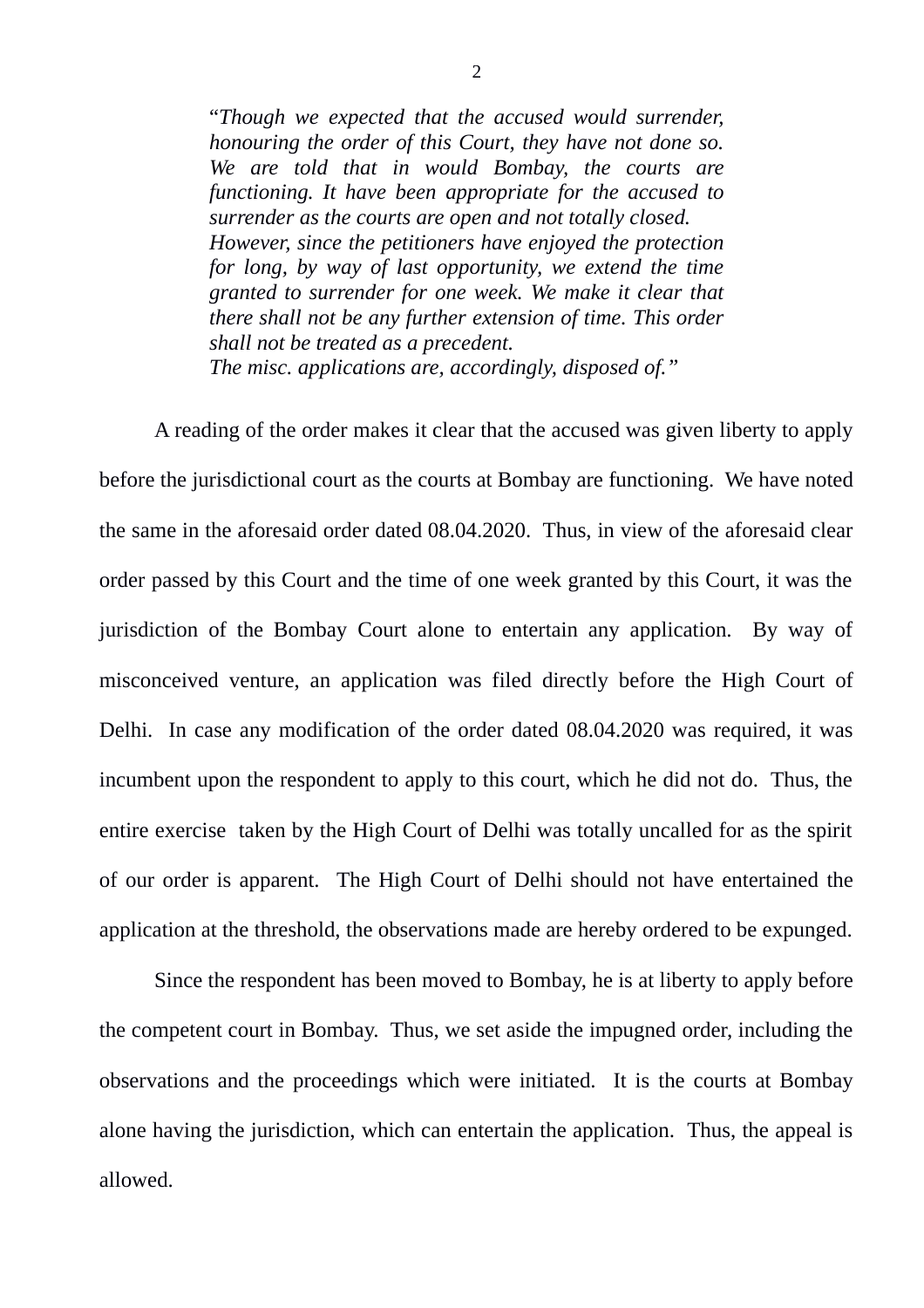We make it clear that we have not commented on the merits of the case.

Pending application(s) is/are disposed of.

…………………………….J. (ARUN MISHRA)

……………………………..J. (NAVIN SINHA)

JULY 06, 2020 NEW DELHI